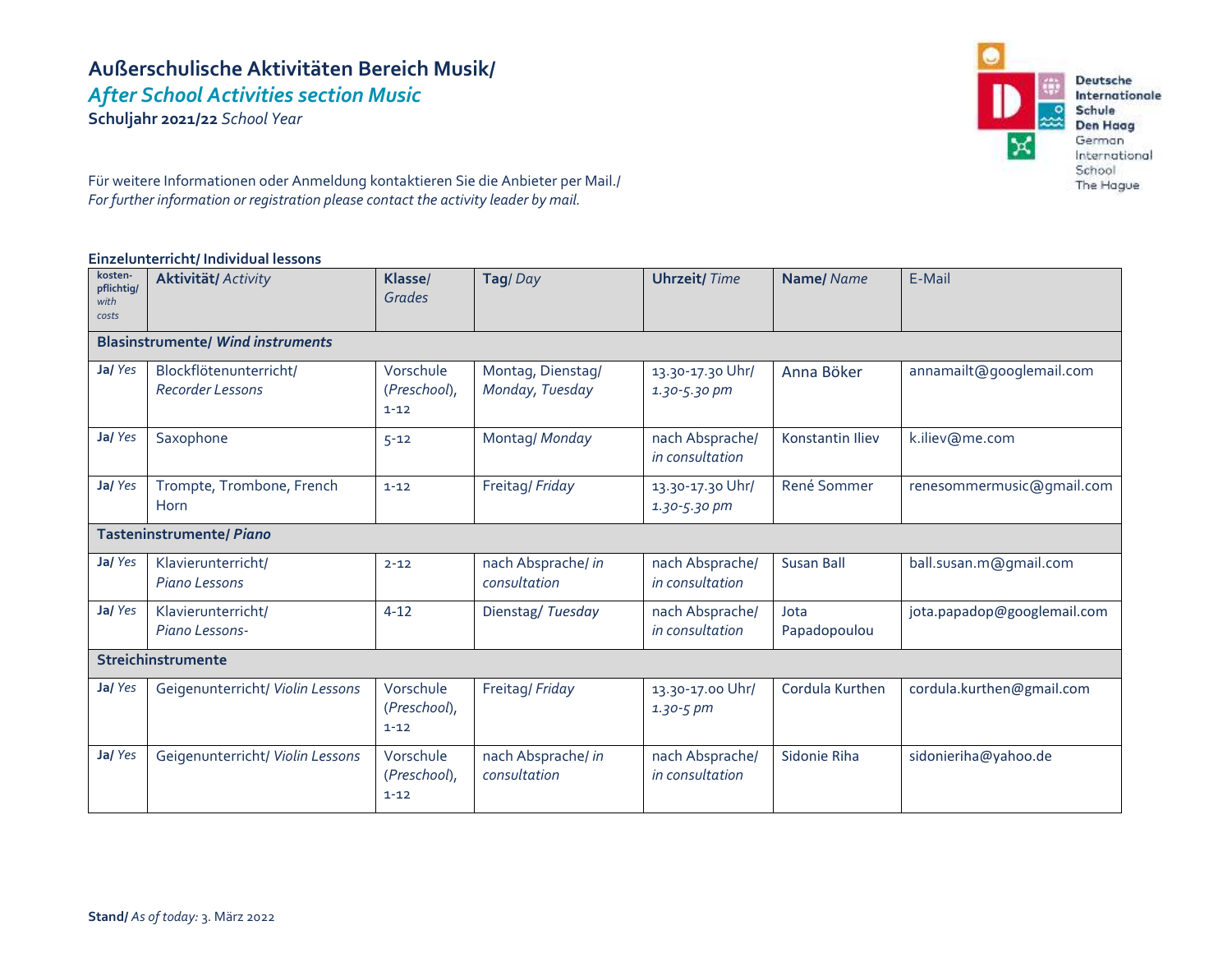# **Außerschulische Aktivitäten Bereich Musik/** *After School Activities section Music*

**Schuljahr 2021/22** *School Year*



Für weitere Informationen oder Anmeldung kontaktieren Sie die Anbieter per Mail./ *For further information or registration please contact the activity leader by mail.*

| kosten-<br>pflichtig/<br>with<br>costs  | <b>Aktivität/ Activity</b>                                       | Klasse/<br>Grades                     | Tag/Day                                    | <b>Uhrzeit/Time</b>                  | <b>Name/</b> Name | E-Mail                    |  |  |
|-----------------------------------------|------------------------------------------------------------------|---------------------------------------|--------------------------------------------|--------------------------------------|-------------------|---------------------------|--|--|
| Saiteninstrumente/ Stringed instruments |                                                                  |                                       |                                            |                                      |                   |                           |  |  |
| Ja/Yes                                  | Gitarren- & Lauteunterricht/<br><b>Guitar &amp; Lute Lessons</b> | $1 - 12$                              | Montag/ Monday                             | 13.30-17.30 Uhr/<br>$1.30 - 5.30$ pm | Ireen Thomas      | ireen.thomas@gmail.com    |  |  |
| Ja/Yes                                  | Gitarrenunterricht/<br>Guitar Lessons                            | $1 - 12$                              | Dienstag, Donnerstag/<br>Tuesday, Thursday | 13.30-17.30 Uhr/<br>1.30-5.30 pm     | Danella Smith     | gitarresmith@gmail.com    |  |  |
| <b>Schlagzeug/Drums/ Percussion</b>     |                                                                  |                                       |                                            |                                      |                   |                           |  |  |
| Ja/Yes                                  | Schlagzeug/ Drums                                                | Vorschule<br>(Preschool),<br>$1 - 12$ | nach Absprache/ in<br>consultation         | nach Absprache/<br>in consultation   | Diogo Carvalho    | dc.percussion@gmail.com   |  |  |
| E-Instrumente                           |                                                                  |                                       |                                            |                                      |                   |                           |  |  |
| Ja/Yes                                  | E-Gitarre/ E-Guitar                                              | $1 - 12$                              | Dienstag/Tuesday                           | 13.30-15.15 Uhr<br>$1.30 - 3.15$ pm  | Wojtek Justyna    | contact@wojtekjustyna.com |  |  |
| Ja/Yes                                  | E-Bass                                                           | $5 - 12$                              | Dienstag/Tuesday                           | 15.30-17.30 Uhr<br>3.30-5.30 pm      | Janna Ebbens      | j.ebbens@home.nl          |  |  |